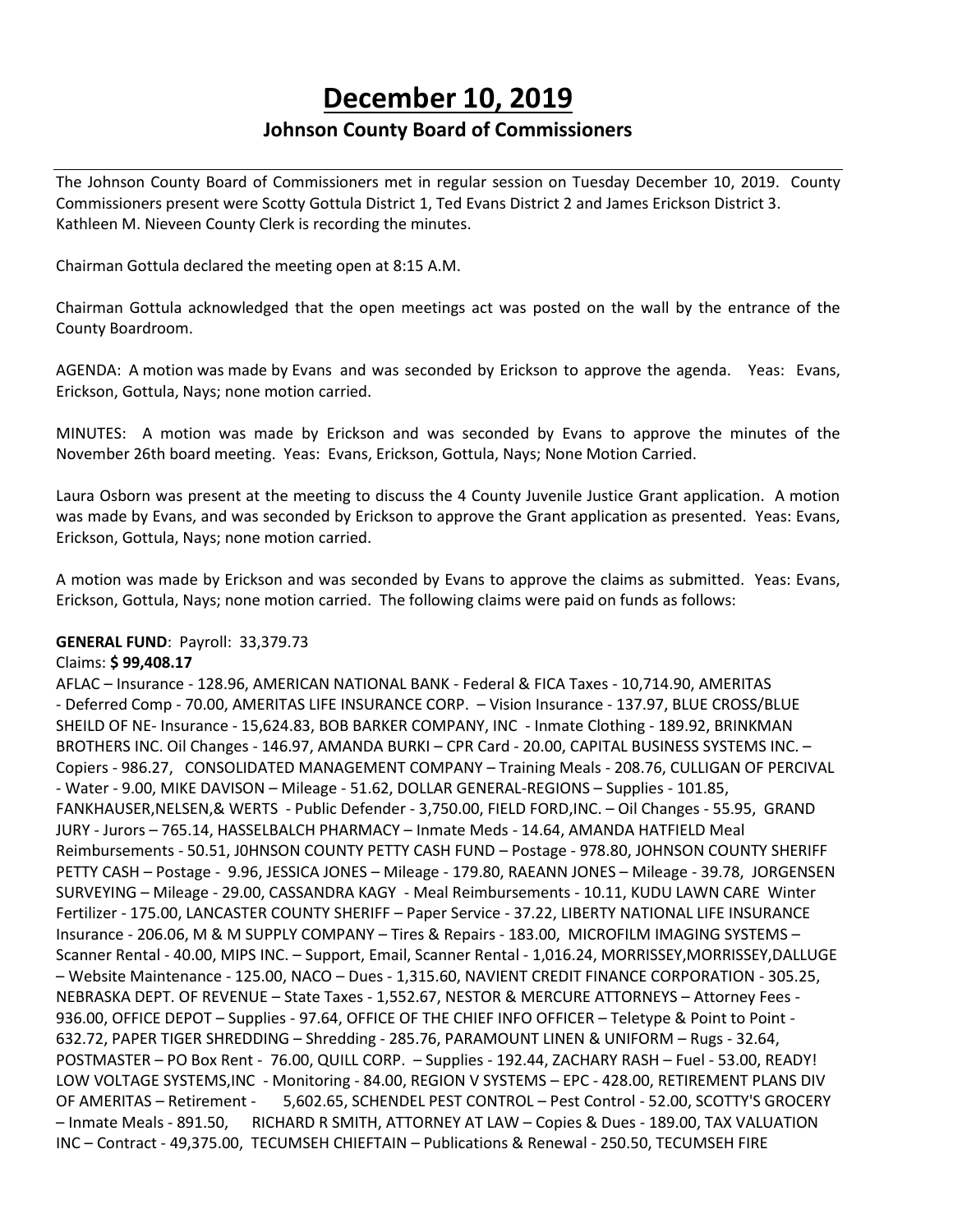PROTECTION DISTRICT 10100 EM Rent & Utilities - 600.00, TIME WARNER CABLE – HD Converter - 8.76, US BANK CORPORATE PAYMENT SYSTEMS – Supplies, Fuel, Meals - 342.22, MALISSA WALTON – Mileage - 47.56

## **ROAD FUND**: Payroll: 14,076.67

#### Claims**: \$ 60,852.64**

AFLAC – Insurance - 30.16, AMERICAN NATIONAL BANK – Federal & FICA Taxes - 4,213.18, AMERITAS LIFE INSURANCE CORP. – Vision Insurance - 31.92, BLUE CROSS/BLUE SHEILD OF NE – Insurance - 9,629.64, CARD SERVICES – Supplies - 93.92, EGGERS BROTHERS INC. – Parts - 108.08, FIELD FORD,INC. – Parts - 199.75, G & G OIL November Fuel - 4,400.75, KERNER TRUE VALUE - Supplies - 41.44, M & M SUPPLY COMPANY – Tires/Repairs - 120.00, MARTIN MARIETTA MATERIALS – Rock - 17,343.98, MIDWEST SERVICE & SALES CO – Blades, Signs, Barricades - 2,492.36, SID'S AUTO PARTS – Parts - 128.75, NEBRASKA DEPT. OF REVENUE – State Taxes - 583.52, NEBRASKA HYDRO-SEEDING – Erosion Net - 8,018.00, NEBRASKA PUBLIC POWER – Sterling - 34.21, PARAMOUNT LINEN & UNIFORM – Rugs - 27.44, POWERPLAN - Parts & Labor - 8,933.32, RETIREMENT PLANS DIV OF AMERITAS Retirement - 2,250.78, SAPP BROTHERS PETROLEUM – DEF - 68.75, STUTHEIT IMPLEMENT – Parts - 53.89, T. O. HAAS TIRE – Tires/Repairs - 1,996.26, TRUCK CENTER COMPANIES – Parts - 31.29, VILLAGE OF STERLING - Utilities 12.00, WASHINGTON NATIONAL INS COMPANY –Insurance - 9.25

#### **COUNTY VISITORS IMPROVEMENT FUND**:

Claims: **\$778.48** JOHNSON COUNTY NE HISTORICAL SOC. Lodging Tax - 778.48

**RECORD PRESERVATION FUND**: Claims: **\$125.12** MIPS INC. – Register of Deeds - 125.12

**RELEIF FUND :** Harvey Funeral Home County Burial 500.00 – Wherry Brothers Mortuary County Burial – 500.00

**INHERITANCE TAX FUND**: Claims: **\$44.68** BNSF RAILWAY COMPANY – Flashers & Gates - 44.68

**KENO FUND**: Claims: **\$2,000.00** JOHNSON COUNTY NE HISTORICAL SOC. – Keno Funds - 2,000.00

A motion was made by Evans and was seconded by Erickson to approve the claim from Wherry Brothers Mortuary, and Harvey Funeral Home for to County Burial Applications. Yeas: Evans, Erickson, Gottula, Nays; none motion carried.

Highway Supt. Matt Schaardt discussed with the board the County Bridge Match program, ditch clean outs, and culvert replacement projects.

A motion was made by Erickson, and was seconded by Evans to approve Resolution 19-16 a resolution for the Interlocal Agreement between Johnson County, Nebraska and Nemaha County Nebraska for the Elk Creek Northeast C-49(293) project. Yeas: Evans, Erickson, Gottula, Nays; none motion carried.

Emergency Manager Amanda Burki had no report to give at this time.

The board acknowledged the award of Grant application #1811 for the collection of scrap tires in the amount of \$8,526.25. The scrap tire collection will be sometime in the month of July.